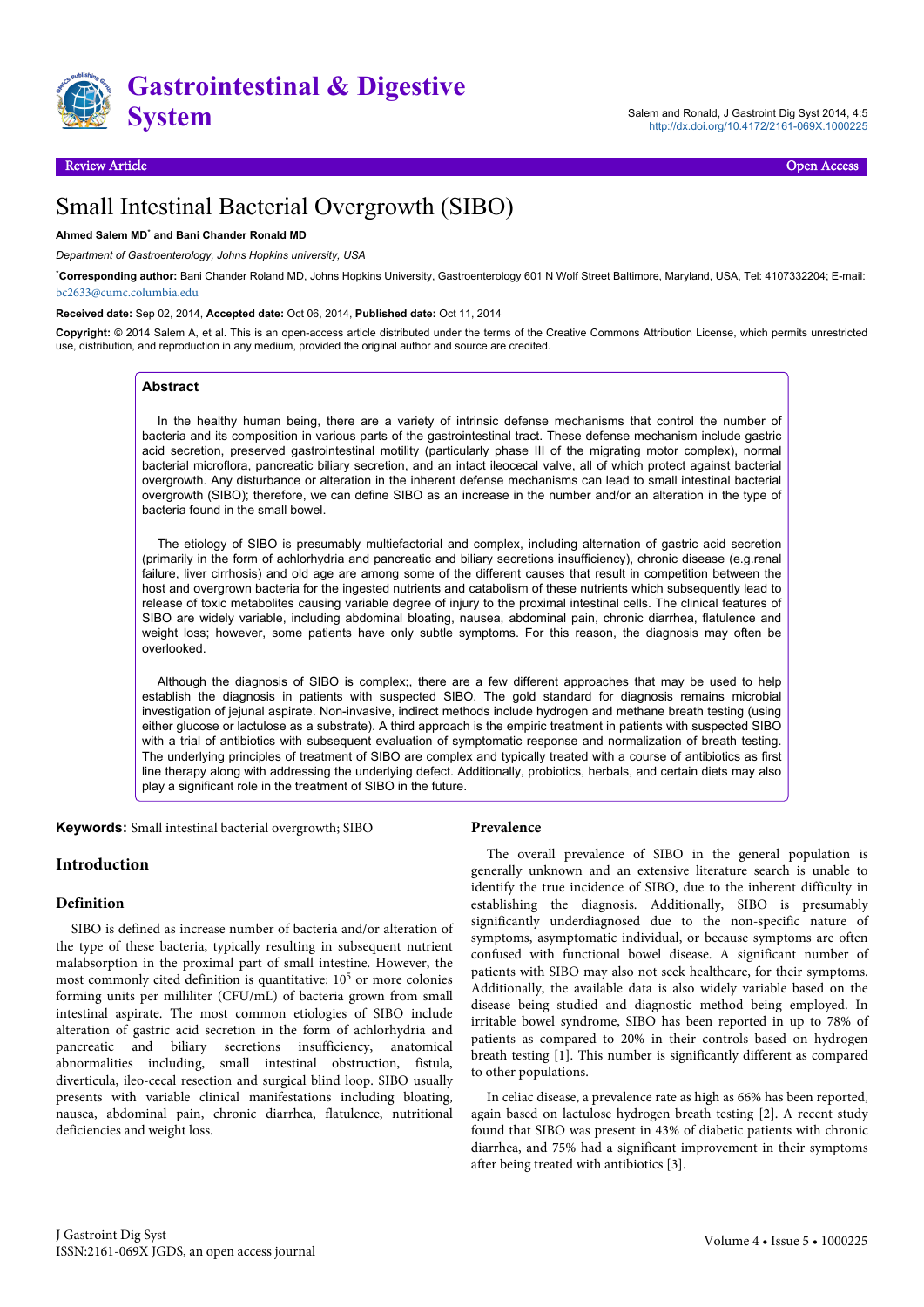# **Healthy populations**

There is limited data available regarding the prevalence of SIBO in healthy populations. According to varying studies with the investigation of small sets of clinically healthy people as a control, findings consistent with SIBO were found in 2.5% to 22%.

In a study of 294 non-hospitalized older adults in which 34 younger adults (mean age 33.6 years) served as healthy controls, the prevalence of SIBO, as determined by the glucose hydrogen breath test, was 5.9% in the control group versus 15.6% in the older group [4]. In another study of healthy older adults from Japan (mean age 74.7 years), they found that 0% of asymptomatic patients had SIBO based on a glucose breath test. An Australian study detected SIBO from duodenal aspirates in 0% of healthy controls (mean age 59), although 13% were positive for SIBO using a lactulose breath test. Healthy elderly volunteers from the United Kingdom had a 14.5% reported prevalence rate for SIBO based on a positive glucose breath test [5,6]. Finally, in a study of 111 patients with irritable bowel syndrome (IBS), 20% of healthy age- and sex-matched controls were found to have an abnormal lactulose breath test suggestive of SIBO [7]. In summary, although data are limited, the prevalence rates of SIBO in young and middle-aged adults appear to be low, whereas prevalence rates appear to be consistently higher in the older patient (14.5–15.6%); these rates, however, are dependent upon the diagnostic test used.

# **Etiology**

The exact etiology of SIBO is complex including alterations of gastric acid secretion in the form of achlorhydria and pancreatic and biliary secretions insufficiency, renal failure, liver cirrhosis, older age, also anatomical abnormalities including small intestinal obstruction, fistula, diverticula, ileo-caecal resection and surgical blind loop. There are a variety of causes that lead to competition between the bacteria and the host cells for the ingested nutrients and it`s catabolism, which subsequently lead to release of toxic metabolites which cause a variable degree of injury for the proximal intestinal cells. Some patient have a single disease precipitating SIBO; however, the majority have more than one disorder causing SIBO and in the worst conditions, a vicious circle arises between the disease and the SIBO itself.

Achlorhydria: Achlorhydria is known to be one of the predisposing factors for developing SIBO due to atrophic gastritis and/or long term use of proton pump inhibitors (PPIs), which may predispose to increase the number of gastric and small intestinal bacteria. A large meta-analysis demonstrated a statistically significant association between PPI use and SIBO when the gold standard for diagnosis was used to establish the diagnosis (small bowel aspirate) [8].

Old age: Small bowel diverticulosis, reduction in gastrointestinal motility, achlorhydria and prior gastrointestinal surgery tend to be more prevalent in the elderly population and they are considered to be major risk factors predisposing to the development of bacterial overgrowth. SIBO can precipitate malnutrition in the older population as it is reported that it has been seen in the aging population with lower weight and body mass index (BMI) with observation of significant increase in weight following treatment with a course of antibiotics.

Diabetes mellitus: Small intestinal bacterial overgrowth is one of the most notable complications in the diabetic population, especially those with underlying neuropathy and delayed gastric emptying. In fact, nearly 50% to 70% of diabetic patients often complain of Page 2 of 6

gastrointestinal symptoms with a predominance of abdominal pain and bloating. After SIBO progresses it may precipitate significant malnutrition of vitamins and essential nutrients among patients with diabetes, that is more profound as compared to healthier populations in which SIBO can develop.

Scleroderma: Scleroderma or systemic sclerosis is a multi-system, chronic connective tissue disease characterized by its effects on the skin and other internal organs by deposition of the connective tissue associated with both immunologic and microvasculature abnormalities. Gastrointestinal involvement in scleroderma tends to be diffuse and affects nearly 80% of patients. Scleroderma can affect any portion of the gastrointestinal tract and tends to cause small bowel dysmotility in an estimate 40-60% of patients. Its involvement in the small bowel, leading to small bowel dysmotility, commonly results in small intestinal bacterial overgrowth. Impressively, the prevalence of SIBO in the scleroderma population has been estimated to range anywhere between 43-56% [9,10] with diarrhea being the most common presenting symptom [11].

Cirrhosis: Small intestinal bacterial overgrowth among patients with cirrhosis has been observed at a very high frequency. The prevalence of SIBO has been estimated at up to 50% and 60% in patients with cirrhosis [12,13]. Deranged intestinal motility in the cirrhotic population is thought to be the main underlying cause for bacterial overgrowth. In one prospective study looking at 53 patients, the SIBO prevalence rate in cirrhotic patients using LBHT was 60.4% [14]. Patients with cirrhosis with associated with portal hypertension have a higher prevalence of SIBO and small bowel motility disorders given that portal hypertension subsequently changes the intraluminal environment of the small bowel. SIBO is one of the major risk factors for bacterial translocation; hence the reason why bacterial overgrowth in cirrhotic patients carry a significantly higher risk for developing the spontaneous bacterial peritonitis (SBP) due to impaired motility of the small intestine.

Exocrine pancreatic insufficiency: Cystic fibrosis (CF) and chronic pancreatitis are also major risk factors for developing small intestinal bacterial overgrowth and may be responsible for persistent symptoms. The prevalence of SIBO in cystic fibrosis patients has been estimated to be as high as 56% [15], while the prevalence of developing SIBO in chronic pancreatitis ranges between 30% and 40% [16,17]. There are multiple risk factors hypothesized to predispose to SIBO development in this population including those with prior gastrointestinal surgery, exocrine pancreatic insufficiency with absence of anti-bacterial effect of the proteolytic enzymes.

Irritable bowel syndrome: There is massive overlap between small intestinal bacterial overgrowth and irritable bowel syndrome, and there are three different hypotheses to account for this. The first is that SIBO develops as primary event and irritable bowel syndrome (IBS) subsequently develops. The second opinion is the IBS is the primary event complicating by motor and visceral disturbances and dysfunction predispose to bacterial overgrowth to come as secondary event. There is a third opinion in the literature which suggests that SIBO and IBS and entirely different entities and are two distinct disorders with no overlapping pathophysiology [18]. Interestingly, some studies have suggested that SIBO is more prevalent in patients with constipation dominant IBS (IBS-C) as compared to the diarrhea dominant IBS (IBS-D) group [5]. Further research in this area ias needed.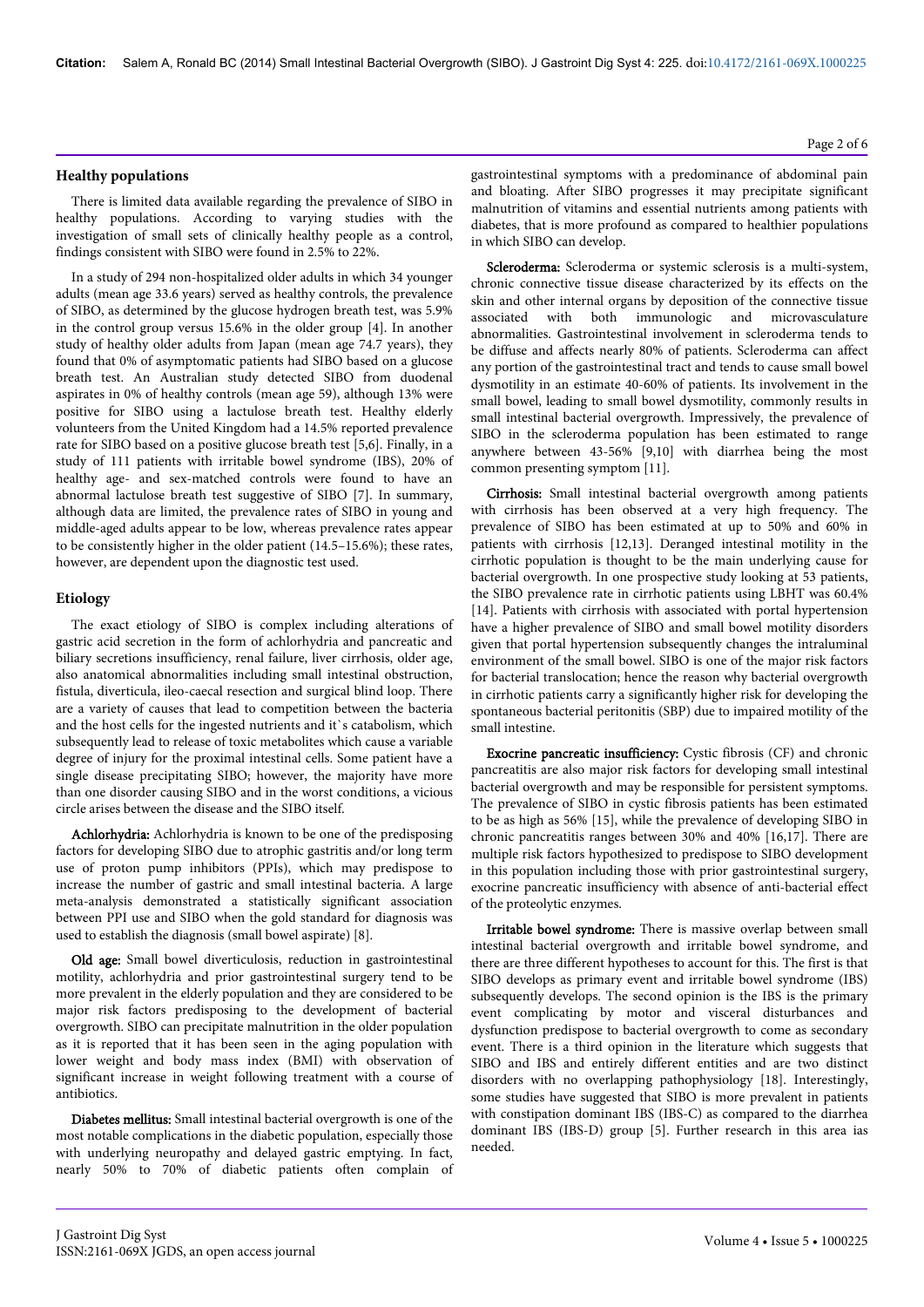Celiac disease: Patients with celiac disease who have persistently symptoms that do not respond to a strict gluten free diet may have underlying SIBO [19]. This is due to the fact that underlying chronic inflammation of the small intestinal mucosa predisposes to bacterial overgrowth and untreated SIBO is one reason why this patient population may have persistent symptoms. In celiac disease, a prevalence rate of SIBO as high as 66% has been reported [2].

Other diseases and disorders causing SIBO: Several other diseases and disorders have been implicated to predispose to small intestinal bacterial overgrowth including Crohns disease, short bowel syndrome, radiation enteropathy, connective tissue disorders, fibromyalgia, nonalcoholic steatohepatitis, and tropical sprue [20]. There are also some immune-deficiency disorders that predispose to SIBO such as HIV/ AIDS and IgA deficiency syndrome. All anatomical pathology associated with small intestinal obstruction and stagnation predispose to SIBO such as strictures, adhesions, and tumors of the small bowel. Chronic small intestinal pseudo-obstruction and certain neurologic diseases also predispose to SIBO, such as Parkinson's disease and myotonic dystrophy.

# **Mechanism of Malabsorption in SIBO**

Normal composition of the bacterial flora of the gastrointestinal tract plays a fundamental role for the preservation of its integrity and normal functioning in the human body, therefore any disturbance or alternation of this composition may lead to bacterial overgrowth. This in turn can lead to subsequent profound malabsorption in the proximal portion of the small bowel. Small intestinal bacterial overgrowth (SIBO) has three main pathways that result in nutrient malabsorption including vitamin deficiency such as vitamin A, D, E and vitamin B12 deficiency [21-25]. Some cases of SIBO have been reported to have associated thiamine and nicotinamide deficiency. Fat malabsorption may also occur resulting in steatorrhoea. Protein malabsorption is similiarly common in the SIBO population due to decrease absorption of the peptide and amino acids.

## **Clinical features**

The clinical features of SIBO are highly variable and mainly are due to the malabsorptive nature of SIBO. Patients with SIBO who have fat malabsorption typically present with steatorrhea which predisposes to vitamin deficiencies, weight loss, abdominal bloating and discomfort. Abdominal bloating is often considered one of the cardinal symptoms of SIBO. Vitamin B12 deficiency also predisposes to megaloblastic anemia and peripheral neuropathy as well. Other types of anemia have also been described in SIBO patients including microcytic anemia, secondary to iron deficiency, and a normocytic anemia may also be observed in the setting of systemic or chronic illness. Some cases has also been reported of night blindness and metabolic bone disease due to vitamin A and vitamin D deficiency respectively. Many patients with SIBO have been erroneously diagnosed with fructose or lactose intolerance and/or diarrhea predominant Irritable bowel syndrome (IBS-D), as SIBO often presents with non-specific symptoms and may therefore be confused with functional bowel disease. Additional common, non-specific symptoms in patients with SIBO include nausea, abdominal distention, and fecal urgency.

#### **Differential diagnosis**

Small intestinal bacterial overgrowth (SIBO) remains frequently underdiagnosed in clinical practice as many intestinal disorders mimic small intestinal bacterial overgrowth and it is only confused with functional bowel disease. SIBO should therefore be differentiated from IBS-like symptoms (diarrhea, increase flatus, bloating, abdominal discomfort and abdominal pain) by evaluating either by breath testing or with microbial investigation of jejunal aspirate and should be treated if present. In patients with Crohn's disease, chronic pancreatitis and scleroderma who have progressive symptoms or deteriorating clinical status; SIBO should be suspected. SIBO should also be excluded also in any patient with celiac disease who is not responding to strict gluten free diet.

# **Diagnosis**

The diagnosis of SIBO is complex; however, it can be approached in a few different ways [26]. The first approach is microbiological investigation of jejunal aspirate for quantitative cell count and culture, which remains the gold standard of diagnosis. A second approach is a non-invasive, indirect method including hydrogen and methane breath testing (typically using either glucose or lactulose as a substrate). A third approach is empiric treatment in patients with suspected SIBO with a trial of antibiotics with subsequent evaluation of symptomatic response and resolution of symptoms. Among these approaches, breath testing is the most commonly employed .due to the non-invasive and inexpensive aspect of this approach.

Breath Testing: The currently used breath tests for SIBO are founded on the ability of the small intestinal bacteria to produce carbon dioxide, hydrogen and/or methane gas after metabolizing ingested lactulose, glucose or D-xylose.

Breath testing is considered to be a simple, non-invasive, safe and relatively inexpensive test. Lactulose is starch that is not absorbed by the small intestine in the healthy human being, but is cleared by bacteria in the proximal colon into hydrogen producing a late peak after 90 minutes. In patients with SIBO there is an early rise of hydrogen peak within the first 90 minutes due to the presence of bacterial overgrowth in the small intestine. The glucose breath test is the most widely used test in the United States [27,28]. In patients with SIBO, glucose is metabolized into hydrogen or methane in the proximal part of small bowel while it`s completely absorbed without producing hydrogen or methane in the small bowel of a healthy individual. The sensitivity and specificity of hydrogen breath test are 62.5% and 82% after glucose administration and 52% and 86% after lactulose administration respectively; therefore, the hydrogen breath test tends to be considered more accurate than the methane breath test in diagnosis of SIBO.

#### **Formal diagnostic criteria:**

Glucose Hydrogen breath testing: An increase of 12 ppm above basal

Lactulose HBT: The conventional double peak (>10 ppm increase over baseline with a decrease of > 5ppm before the second peak) (OR) 20 ppm above basal at 90 minutes.

There are several disadvantages that are considered to be significant limitations of breath testing in the diagnosis of SIBO. First, many patients can have a false positive test, especially those who have rapid small bowel transit. Examples of this include patients who spoke tobacco, have underlying lung disease, along with patients who have performed recent vigorous exercise at the time of their test [29]. Additionally, breath testing also cannot be used as a tool of

#### Page 3 of 6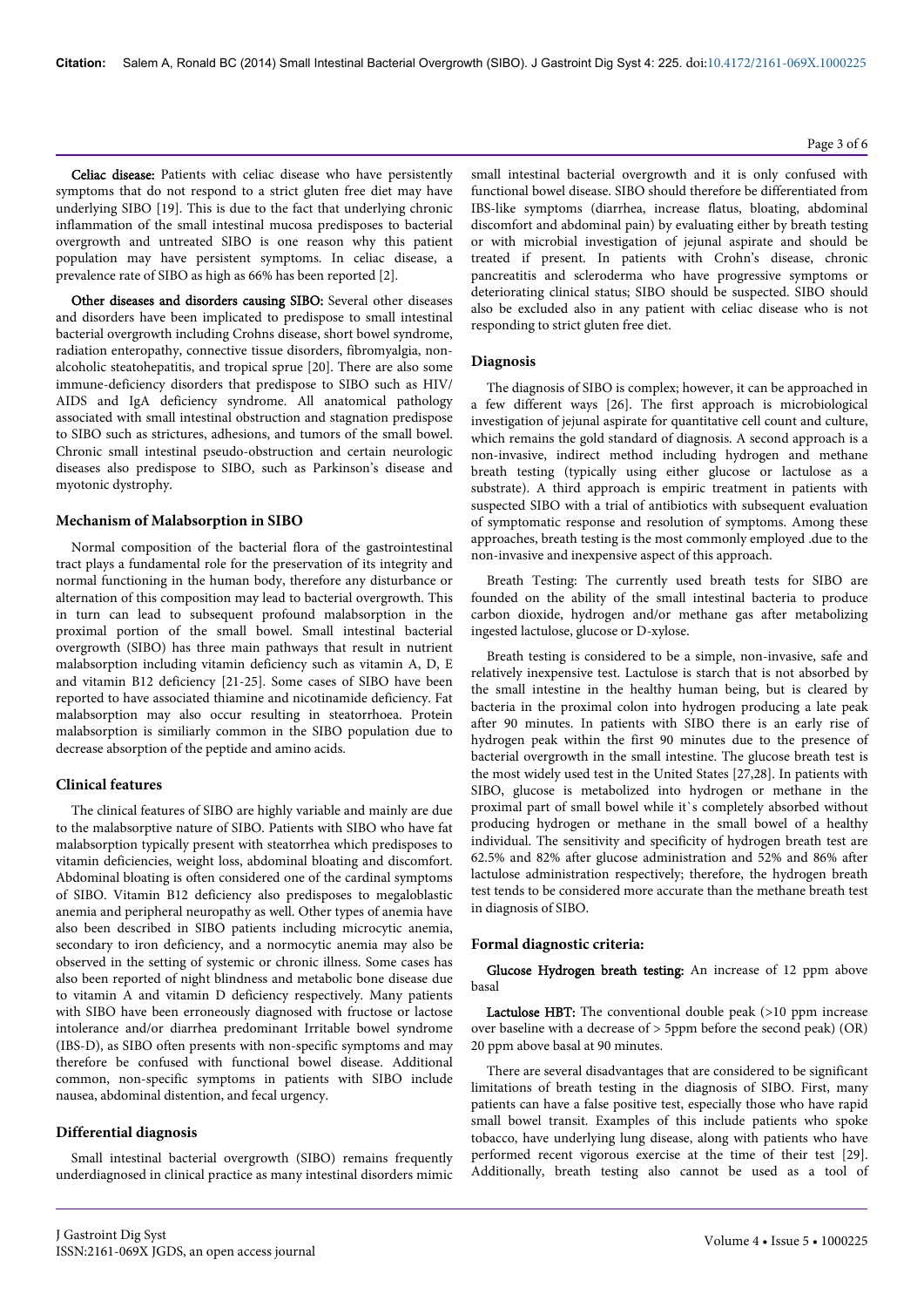differentiation for bacterial colonies in the small bowel. The breath test also may overestimate the presence of SIBO, as oropharyngeal flora may contribute in certain patients resulting in a confusing early peak. The acidic environment in the colon also inhibits bacterial carbohydrate metabolism, producing inaccurate values for the lactulose and glucose metabolism. Lastly, in patients with gastroparesis and severe delay in gastric emptying time, false negative test results may also occur [29].

#### **Quantitative cell count and culture of small bowel aspirate**

Quantitative cell count and culture of small bowel aspirates remains the gold standard for diagnosis of SIBO [30]. Prior studies have suggested that that the presence of more than 105 CFU/mL of coliform gram negative bacilli or strict anaerobes bacteria is diagnostic for SIBO [31]. Other studies have illustrated that the optimal site for sampling is the proximal jejunum [32,33]. Unfortunately, obtaining jujenal aspirates is an invasive, costly, and time consuming approach as it requires endoscopy to perform and a microbiology lab that is equipped to perform quantitative cell count and culture. Another major potential problem with jejunal aspirate is that there is a high rate of false negative results with small bowel sampling [34]. Technical issues may also occur and can confound the results, such as contamination of the jujenal aspirates with the oropharyngeal flora and other issues with the transport and culturing [35].

#### **Treatment**

Antimicrobial treatment: The underlying principles of treatment of SIBO are complex. SIBO is typically treated with a course of antibiotics as first line therapy along with addressing the underlying defect or disease. Additionally, probiotics, herbal therapies, and certain diets have shown promise in this disorder and play a significant role in the treatment of SIBO in the future.

A recent meta-analysis comparing the efficacy of antibiotic therapy and placebo effect in a population of patients with SIBO found that the antibiotics appear to be significantly more effective than placebo in both breath test normalization as well as in relieving the clinical symptoms [36].

Choosing the appropriate antibiotic should ideally be according to the antibiotic sensitivities of the small bowel bacterial overgrowth based on small bowel aspirate and culture. At present, there are no consensus guidelines regarding the initial antibiotic regimen that should be used in patients with SIBO.

To date, numerous studies have been performed to determine the efficacy of various antibiotics in the treatment of SIBO. Thus far, several studies have suggested that Rifaximin may be the most efficacious antibiotic, given its extensive spectrum of coverage including gram-positive, gram-negative, aerobes and anaerobes [37-42]. Rifaximin has been reported in several studies to improve symptoms in up to 92% of patients and additionally to eradicate bacterial overgrowth in up to 80% based on normalization of breath testing [39,40]. The recommendation regarding dosing and duration of treatment varies widely from one study to the next; however, it has been reported that higher dosing (1200 or 1600 mg daily) is more effective as a treatment course as compared to conventional dosing [38,41].

Tetracyclin has also been suggested as an initial therapy for SIBO (1000 mg daily for a 7 day course) and has been shown to result in

both normalization of hydrogen breath testing and resolution of symptoms [42]. In another study by Castiglione et al., patients with Crohn's disease and concomitant SIBO were found to be effectively treated with a combination of Ciprofloxacin and Metronidazole [43].

Due to the malabsorptive nature of SIBO; vitamin A, B12, D and E levels should be routinely obtained and replaced if indicated. Pancreatic enzyme supplementation should also be considered in those patients with severe bacterial overgrowth and evidence of fat malabsorption.

Small bowel prokinetics, such as Octeriotide, has also been shown to play a significant role in symptom improvement, especially in those with scleroderma and underlying connective tissue disease. It has additionally been shown to decrease the hydrogen excretion as well as it induces the peristaltic wave of the small intestine [44].

Dietary manipulation may play a fundamental role in the treatment of SIBO. The main concept is to provide a diet that consists of nutrients readily absorbed in the small bowel and leaving fewer calories for bacterial metabolism [45]. As carbohydrates are the primary source for bacteria, a low (FODMAP) diet, which refer to low intake of carbohydrates in the form of (fermentable Olig-Di-Monosaccharaides And Polyps), has been shown to significantly relieve symptoms, particularly in those with IBS [46].

Probiotics, herbals, and certain diet may also play a significant role for relieving and treating SIBO. Chedid et al recently reported that herbal therapies appear to be as effective as antibiotic therapy in the treatment of SIBO based on resolution of hydrogen breath testing [47]. Probiotics are bacterial preparations that alter the bacteria in the bowel to cause beneficial effect. The primary role for probiotics is to strengthen the barrier function of the gut, to modify the inflammatory response of the bowel, and to potentially decrease visceral hypersensitivity as well [48,49]. Recent studies have also shown beneficial effects in the setting of treating SIBO patients with entericcoated peppermint oil [50].

Lastly, long term use of proton pump inhibitors (PPIS); have been postulated to predispose to an increase in the number of bacteria in the stomach and the small bowel. Therefore, stopping unnecessary acid suppressive therapy (which is often prescribed erroneously) may play a significant role in relieving the symptoms for SIBO.

# **Prognosis**

The recurrence rate of SIBO is unfortunately high and depends on many different risk factors including old age, chronic use of PPIS, and history of appendectomy [51]. Lauritano et al. reported that SIBO has a high recurrence rate after a nine month of treatment course with Rifxamin [51-57]. Thus, the prognosis of SIBO may depend on the severity of the underlying disease more than the bacterial overgrowth itself.

## **Conclusion**

Small intestinal bacterial overgrowth remains an underdiagnosed and clinically significant problem with symptoms ranging from mild to the most severe end of the spectrum, often resulting in profound malabsorption and consequent nutritional deficiencies. The etiology of SIBO is often multifactorial while the underlying pathophysiological defect remains unaddressed. The diagnosis of SIBO is complex. While the gold standard for diagnosis remains microbial quantitative cell count and culture of jejunal aspirate, this approach is fraught with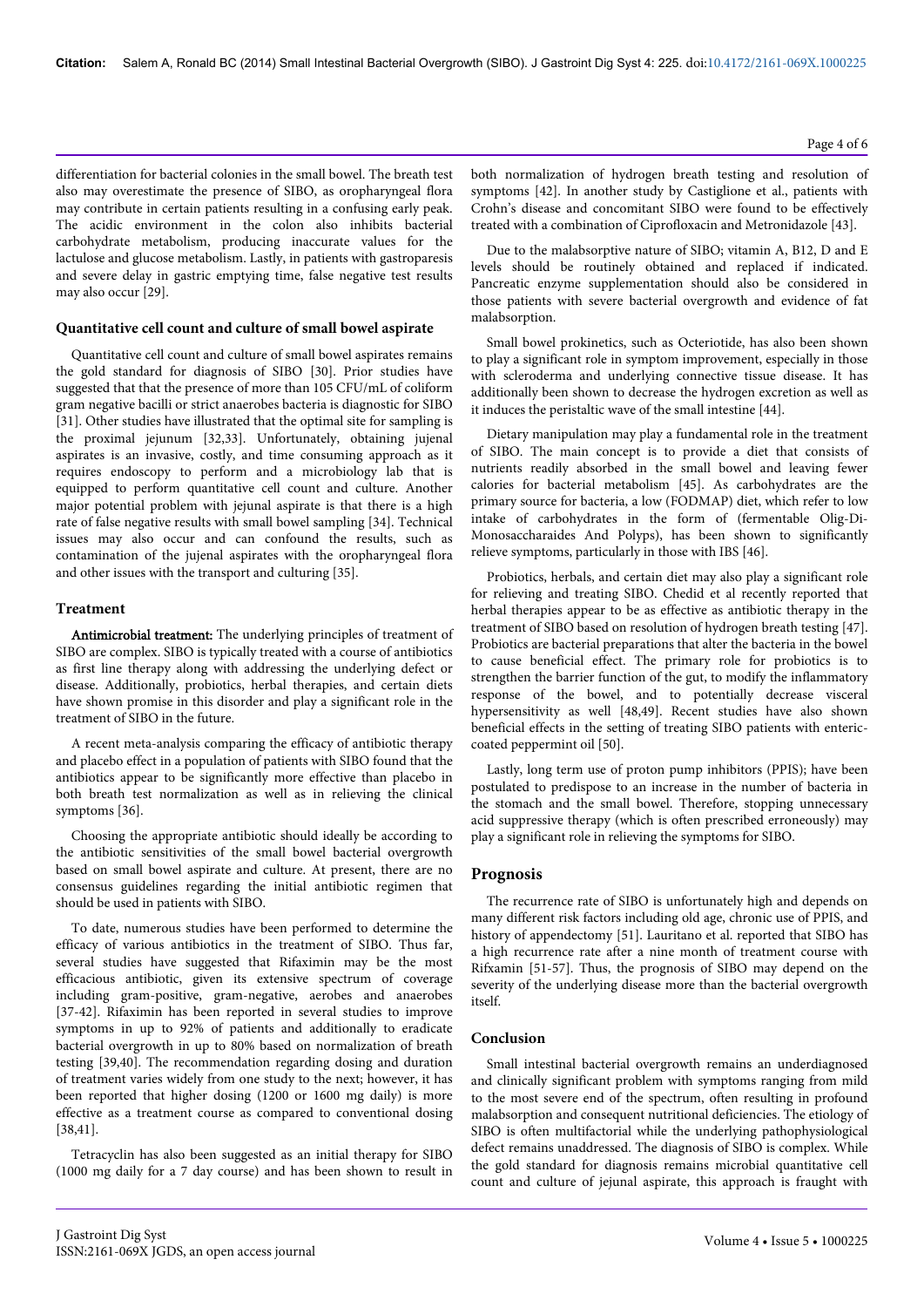challenges and has a significantly low specificity with a high rate of false negatives. Non-invasive, indirect diagnostic methods more commonly employed include hydrogen and methane breath testing (using either glucose or lactulose as a substrate). The underlying principles of treatment of SIBO remain challenging and typically first line therapy includes a course of antimicrobial therapy along with addressing the underlying etiology (e.g. small bowel inflammation). Lastly, probiotics, herbal therapy, and certain dietary modification (e.g. low FOD MAP diet) may play a significant role in the treatment of SIBO as we move forward in targeted, tailored therapies.

## **References**

- 1. [Pimentel M, Chang M, Chow EJ, Tabibzadeh S, Kirit-Kiriak V, et al.](http://www.ncbi.nlm.nih.gov/pubmed/11151877) [\(2000\) Identification of a prodromal period in Crohn's disease but not](http://www.ncbi.nlm.nih.gov/pubmed/11151877) [ulcerative colitis. Am J Gastroenterol 95: 3458-3462.](http://www.ncbi.nlm.nih.gov/pubmed/11151877)
- 2. [Tursi A, Brandimarte G, Giorgetti G \(2003\) High prevalence of small](http://www.ncbi.nlm.nih.gov/pubmed/12738465) [intestinal bacterial overgrowth in celiac patients with persistence of](http://www.ncbi.nlm.nih.gov/pubmed/12738465) [gastrointestinal symptoms after gluten withdrawal. Am J Gastroenterol](http://www.ncbi.nlm.nih.gov/pubmed/12738465) [98: 839-843.](http://www.ncbi.nlm.nih.gov/pubmed/12738465)
- 3. [Virally-Monod M, Tielmans D, Kevorkian JP, Bouhnik Y, Flourie B, et al.](http://www.ncbi.nlm.nih.gov/pubmed/9932220) [\(1998\) Chronic diarrhoea and diabetes mellitus: prevalence of small](http://www.ncbi.nlm.nih.gov/pubmed/9932220) [intestinal bacterial overgrowth. Diabetes Metab 24: 530-536.](http://www.ncbi.nlm.nih.gov/pubmed/9932220)
- 4. [Parlesak A, Klein B, Schecher K, Bode JC, Bode C \(2003\) Prevalence of](http://www.ncbi.nlm.nih.gov/pubmed/12757562) [small bowel bacterial overgrowth and its association with nutrition intake](http://www.ncbi.nlm.nih.gov/pubmed/12757562) [in nonhospitalized older adults. J Am Geriatr Soc 51: 768-773.](http://www.ncbi.nlm.nih.gov/pubmed/12757562)
- 5. [Pimentel M, Chow EJ, Lin HC \(2003\) Normalization of lactulose breath](http://www.ncbi.nlm.nih.gov/pubmed/12591062) [testing correlates with symptom improvement in irritable bowel](http://www.ncbi.nlm.nih.gov/pubmed/12591062) [syndrome. a double-blind, randomized, placebo-controlled study. Am J](http://www.ncbi.nlm.nih.gov/pubmed/12591062) [Gastroenterol 98: 412-419.](http://www.ncbi.nlm.nih.gov/pubmed/12591062)
- 6. [Lewis SJ, Potts LF, Malhotra R, Mountford R \(1999\) Small bowel](http://www.ncbi.nlm.nih.gov/pubmed/10350416) [bacterial overgrowth in subjects living in residential care homes. Age](http://www.ncbi.nlm.nih.gov/pubmed/10350416) [Ageing 28: 181-185.](http://www.ncbi.nlm.nih.gov/pubmed/10350416)
- 7. [Dukowicz AC, Lacy BE, Levine GM \(2007\) Small intestinal bacterial](http://www.ncbi.nlm.nih.gov/pubmed/21960820) [overgrowth: a comprehensive review. Gastroenterol Hepatol \(N Y\) 3:](http://www.ncbi.nlm.nih.gov/pubmed/21960820) [112-122.](http://www.ncbi.nlm.nih.gov/pubmed/21960820)
- 8. [Lo WK, Chan WW \(2013\) Proton pump inhibitor use and the risk of](http://www.ncbi.nlm.nih.gov/pubmed/23270866) [small intestinal bacterial overgrowth: a meta-analysis. Clin Gastroenterol](http://www.ncbi.nlm.nih.gov/pubmed/23270866) [Hepatol 11: 483-490.](http://www.ncbi.nlm.nih.gov/pubmed/23270866)
- 9. [Marie I, Ducrotté P, Denis P, Menard JF, Levesque H \(2009\) Small](http://www.ncbi.nlm.nih.gov/pubmed/19696066) [intestinal bacterial overgrowth in systemic sclerosis. Rheumatology](http://www.ncbi.nlm.nih.gov/pubmed/19696066) [\(Oxford\) 48: 1314-1319.](http://www.ncbi.nlm.nih.gov/pubmed/19696066)
- 10. [Parodi A, Sessarego M, Greco A, Bazzica M, Filaci G, et al. \(2008\) Small](http://www.ncbi.nlm.nih.gov/pubmed/18422815) [intestinal bacterial overgrowth in patients suffering from scleroderma:](http://www.ncbi.nlm.nih.gov/pubmed/18422815) [clinical effectiveness of its eradication. Am J Gastroenterol 103:](http://www.ncbi.nlm.nih.gov/pubmed/18422815) [1257-1262.](http://www.ncbi.nlm.nih.gov/pubmed/18422815)
- 11. [Kaye SA, Lim SG, Taylor M, Patel S, Gillespie S, et al. \(1995\) Small bowel](http://www.ncbi.nlm.nih.gov/pubmed/7728404) [bacterial overgrowth in systemic sclerosis: detection using direct and](http://www.ncbi.nlm.nih.gov/pubmed/7728404) [indirect methods and treatment outcome. Br J Rheumatol 34: 265-269.](http://www.ncbi.nlm.nih.gov/pubmed/7728404)
- 12. [Bauer TM, Steinbrückner B, Brinkmann FE, Ditzen AK, Schwacha H, et](http://www.ncbi.nlm.nih.gov/pubmed/11693333) [al. \(2001\) Small intestinal bacterial overgrowth in patients with cirrhosis:](http://www.ncbi.nlm.nih.gov/pubmed/11693333) [prevalence and relation with spontaneous bacterial peritonitis. Am J](http://www.ncbi.nlm.nih.gov/pubmed/11693333) [Gastroenterol 96: 2962-2967.](http://www.ncbi.nlm.nih.gov/pubmed/11693333)
- 13. [Pande C, Kumar A, Sarin SK \(2009\) Small-intestinal bacterial overgrowth](http://www.ncbi.nlm.nih.gov/pubmed/19302262) [in cirrhosis is related to the severity of liver disease. Aliment Pharmacol](http://www.ncbi.nlm.nih.gov/pubmed/19302262) [Ther 29: 1273-1281.](http://www.ncbi.nlm.nih.gov/pubmed/19302262)
- 14. [Jun DW, Kim KT, Lee OY, Chae JD, Son BK, et al. \(2010\) Association](http://www.ncbi.nlm.nih.gov/pubmed/19517230) [between small intestinal bacterial overgrowth and peripheral bacterial](http://www.ncbi.nlm.nih.gov/pubmed/19517230) [DNA in cirrhotic patients. Dig Dis Sci 55: 1465-1471.](http://www.ncbi.nlm.nih.gov/pubmed/19517230)
- 15. [Fridge JL, Conrad C, Gerson L, Castillo RO, Cox K \(2007\) Risk factors](http://www.ncbi.nlm.nih.gov/pubmed/17255834) [for small bowel bacterial overgrowth in cystic fibrosis. J Pediatr](http://www.ncbi.nlm.nih.gov/pubmed/17255834) [Gastroenterol Nutr 44: 212-218.](http://www.ncbi.nlm.nih.gov/pubmed/17255834)
- 16. Vanderhoof JA, Young RJ (2010). Etiology and pathogenesis of bacterial overgrowth. Clinical manifestations and diagnosis of bacterial overgrowth. Treatment of bacterial overgrowth UpToDate online.
- 17. [Trespi E, Ferrieri A \(1999\) Intestinal bacterial overgrowth during chronic](http://www.ncbi.nlm.nih.gov/pubmed/10216811) [pancreatitis. Curr Med Res Opin 15: 47-52.](http://www.ncbi.nlm.nih.gov/pubmed/10216811)
- 18. [Posserud I, Stotzer PO, Björnsson ES, Abrahamsson H, Simrén M \(2007\)](http://www.ncbi.nlm.nih.gov/pubmed/17148502) [Small intestinal bacterial overgrowth in patients with irritable bowel](http://www.ncbi.nlm.nih.gov/pubmed/17148502) [syndrome. Gut 56: 802-808.](http://www.ncbi.nlm.nih.gov/pubmed/17148502)
- 19. [Tursi A, Brandimarte G, Giorgetti G \(2003\). High prevalence of small](http://www.ncbi.nlm.nih.gov/pubmed/12738465) [intestinal bacterial overgrowth in celiac patients with persistence of](http://www.ncbi.nlm.nih.gov/pubmed/12738465) [gastrointestinal symptoms after gluten withdrawal. Am J Gastroenterol](http://www.ncbi.nlm.nih.gov/pubmed/12738465) [98: 839-843.](http://www.ncbi.nlm.nih.gov/pubmed/12738465)
- 20. [Bhat P, Shantakumari S, Rajan D, Mathan VI, Kapadia CR, et al. \(1972\)](http://www.ncbi.nlm.nih.gov/pubmed/4551005) [Bacterial flora of the gastrointestinal tract in southern Indian control](http://www.ncbi.nlm.nih.gov/pubmed/4551005) [subjects and patients with tropical sprue. Gastroenterology 62: 11-21.](http://www.ncbi.nlm.nih.gov/pubmed/4551005)
- 21. [King CE, Toskes PP \(1979\) Small intestine bacterial overgrowth.](http://www.ncbi.nlm.nih.gov/pubmed/437407) [Gastroenterology 76: 1035-1055.](http://www.ncbi.nlm.nih.gov/pubmed/437407)
- 22. [Giannella RA, Broitman SA, Zamcheck N \(1972\) Competition between](http://www.ncbi.nlm.nih.gov/pubmed/4629318) [bacteria and intrinsic factor for vitamin B 12 : implications for vitamin B](http://www.ncbi.nlm.nih.gov/pubmed/4629318) [12 malabsorption in intestinal bacterial overgrowth. Gastroenterology 62:](http://www.ncbi.nlm.nih.gov/pubmed/4629318) [255-260.](http://www.ncbi.nlm.nih.gov/pubmed/4629318)
- 23. [Brandt LJ, Bernstein LH, Wagle A \(1977\) Production of vitamin B 12](http://www.ncbi.nlm.nih.gov/pubmed/921081) [analogues in patients with small-bowel bacterial overgrowth. Ann Intern](http://www.ncbi.nlm.nih.gov/pubmed/921081) [Med 87: 546-551.](http://www.ncbi.nlm.nih.gov/pubmed/921081)
- 24. [Tabaqchali S, Pallis C \(1970\) Reversible nicotinamide-deficiency](http://www.ncbi.nlm.nih.gov/pubmed/4252216) [encephalopathy in a patient with jejunal diverticulosis. Gut 11:](http://www.ncbi.nlm.nih.gov/pubmed/4252216) [1024-1028.](http://www.ncbi.nlm.nih.gov/pubmed/4252216)
- 25. [Brin MF, Fetell MR, Green PH, Kayden HJ, Hays AP, et al. \(1985\) Blind](http://www.ncbi.nlm.nih.gov/pubmed/3974892) [loop syndrome, vitamin E malabsorption, and spinocerebellar](http://www.ncbi.nlm.nih.gov/pubmed/3974892) [degeneration. Neurology 35: 338-342.](http://www.ncbi.nlm.nih.gov/pubmed/3974892)
- 26. [Pimentel M, Chow EJ, Lin HC \(2000\) Eradication of small intestinal](http://www.ncbi.nlm.nih.gov/pubmed/11151884) [bacterial overgrowth reduces symptoms of irritable bowel syndrome. Am](http://www.ncbi.nlm.nih.gov/pubmed/11151884) [J Gastroenterol 95: 3503-3506.](http://www.ncbi.nlm.nih.gov/pubmed/11151884)
- 27. [Bond JH Jr, Levitt MD \(1972\) Use of pulmonary hydrogen \(H 2 \)](http://www.ncbi.nlm.nih.gov/pubmed/5020434) [measurements to quantitate carbohydrate absorption. Study of partially](http://www.ncbi.nlm.nih.gov/pubmed/5020434) [gastrectomized patients. J Clin Invest 51: 1219-1225.](http://www.ncbi.nlm.nih.gov/pubmed/5020434)
- 28. [Corazza GR, Strocchi A, Gasbarrini G \(1987\) Fasting breath hydrogen in](http://www.ncbi.nlm.nih.gov/pubmed/3582915) [celiac disease. Gastroenterology 93: 53-58.](http://www.ncbi.nlm.nih.gov/pubmed/3582915)
- 29. [Riordan SM, McIver CJ, Walker BM, Duncombe VM, Bolin TD, et al.](http://www.ncbi.nlm.nih.gov/pubmed/8792701) [\(1996\) The lactulose breath hydrogen test and small intestinal bacterial](http://www.ncbi.nlm.nih.gov/pubmed/8792701) [overgrowth. Am J Gastroenterol 91: 1795-1803.](http://www.ncbi.nlm.nih.gov/pubmed/8792701)
- 30. [Husebye E \(2005\) The pathogenesis of gastrointestinal bacterial](http://www.ncbi.nlm.nih.gov/pubmed/15855746) [overgrowth. Chemotherapy 51 Suppl 1: 1-22.](http://www.ncbi.nlm.nih.gov/pubmed/15855746)
- 31. [Bohm M, Siwiec RM, Wo JM \(2013\) Diagnosis and management of small](http://www.ncbi.nlm.nih.gov/pubmed/23614961) [intestinal bacterial overgrowth. Nutr Clin Pract 28: 289-299.](http://www.ncbi.nlm.nih.gov/pubmed/23614961)
- 32. [Justesen T, Nielsen OH, Jacobsen IE, Lave J, Rasmussen SN \(1984\) The](http://www.ncbi.nlm.nih.gov/pubmed/6372075) [normal cultivable microflora in upper jejunal fluid in healthy adults.](http://www.ncbi.nlm.nih.gov/pubmed/6372075) [Scand J Gastroenterol 19: 279-282.](http://www.ncbi.nlm.nih.gov/pubmed/6372075)
- 33. [Donaldson RM Jr \(1964\) Normal bacterial populations of the intestinal](http://www.ncbi.nlm.nih.gov/pubmed/14114115) [and their relation to intestinal function. N Engl J Med 270: 938-945](http://www.ncbi.nlm.nih.gov/pubmed/14114115) [CONTD.](http://www.ncbi.nlm.nih.gov/pubmed/14114115)
- 34. [Corazza GR, Menozzi MG, Strocchi A, Rasciti L, Vaira D, et al. \(1990\)](http://www.ncbi.nlm.nih.gov/pubmed/2295385) [The diagnosis of small bowel bacterial overgrowth. Reliability of jejunal](http://www.ncbi.nlm.nih.gov/pubmed/2295385) [culture and inadequacy of breath hydrogen testing. Gastroenterology 98:](http://www.ncbi.nlm.nih.gov/pubmed/2295385) [302-309.](http://www.ncbi.nlm.nih.gov/pubmed/2295385)
- 35. [Hamilton I, Worsley BW, Cobden I, Cooke EM, Shoesmith JG, et al.](http://www.ncbi.nlm.nih.gov/pubmed/6749605) [\(1982\) Simultaneous culture of saliva and jejunal aspirate in the](http://www.ncbi.nlm.nih.gov/pubmed/6749605) [investigation of small bowel bacterial overgrowth. Gut 23: 847-853.](http://www.ncbi.nlm.nih.gov/pubmed/6749605)
- 36. [Shah SC, Day LW, Somsouk M, Sewell JL \(2013\) Meta-analysis: antibiotic](http://www.ncbi.nlm.nih.gov/pubmed/24004101) [therapy for small intestinal bacterial overgrowth. Aliment Pharmacol](http://www.ncbi.nlm.nih.gov/pubmed/24004101) [Ther 38: 925-934.](http://www.ncbi.nlm.nih.gov/pubmed/24004101)
- 37. [Frissora CL, Cash BD \(2007\) Review article: the role of antibiotics vs.](http://www.ncbi.nlm.nih.gov/pubmed/17509095) [conventional pharmacotherapy in treating symptoms of irritable bowel](http://www.ncbi.nlm.nih.gov/pubmed/17509095) [syndrome. Aliment Pharmacol Ther 25: 1271-1281.](http://www.ncbi.nlm.nih.gov/pubmed/17509095)
- 38. [Di Stefano M, Strocchi A, Malservisi S, Veneto G, Ferrieri A, et al. \(2000\)](http://www.ncbi.nlm.nih.gov/pubmed/10930893) [Non-absorbable antibiotics for managing intestinal gas production and](http://www.ncbi.nlm.nih.gov/pubmed/10930893) [gas-related symptoms. Aliment Pharmacol Ther 14: 1001-1008.](http://www.ncbi.nlm.nih.gov/pubmed/10930893)